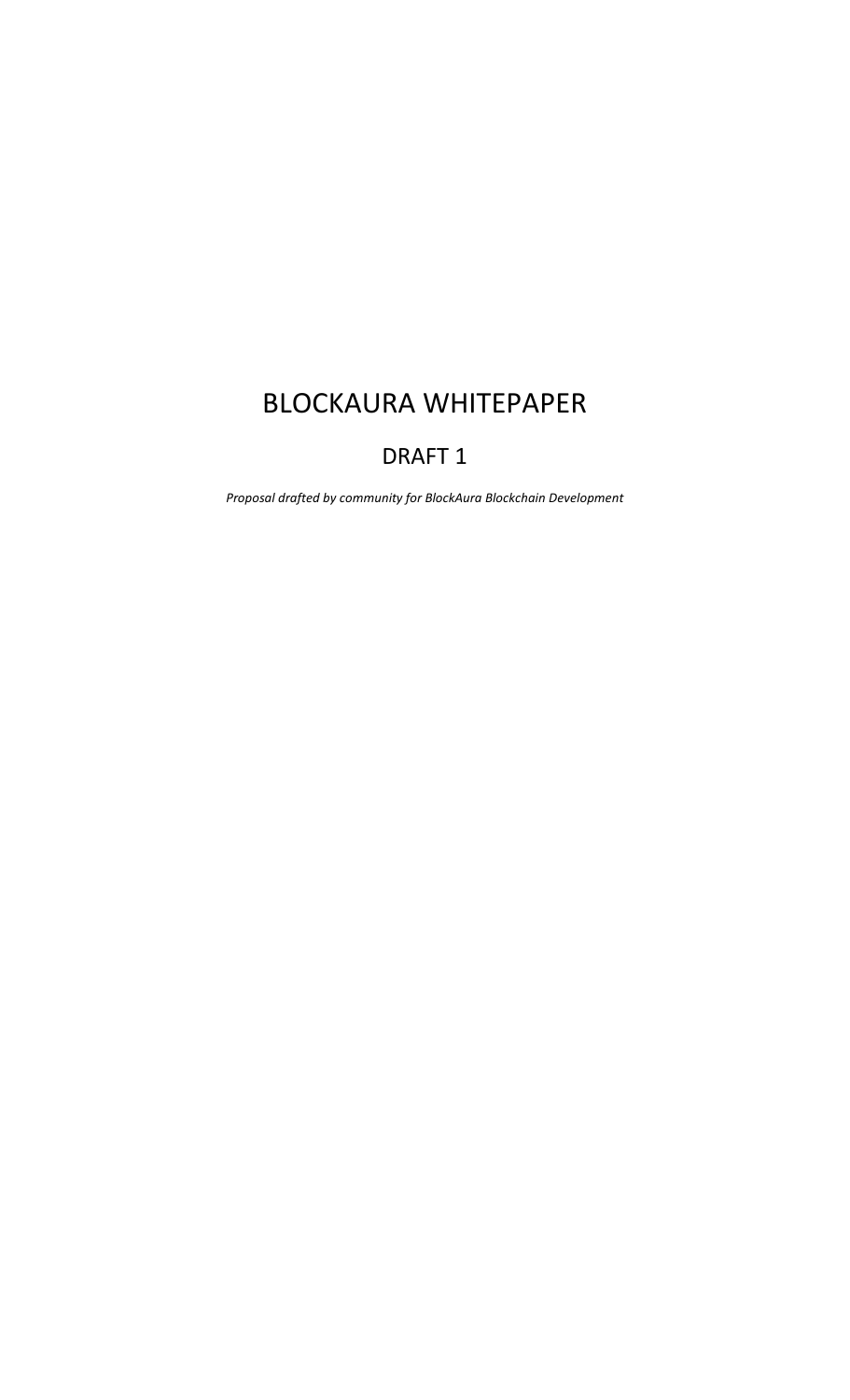# **Table of Contents**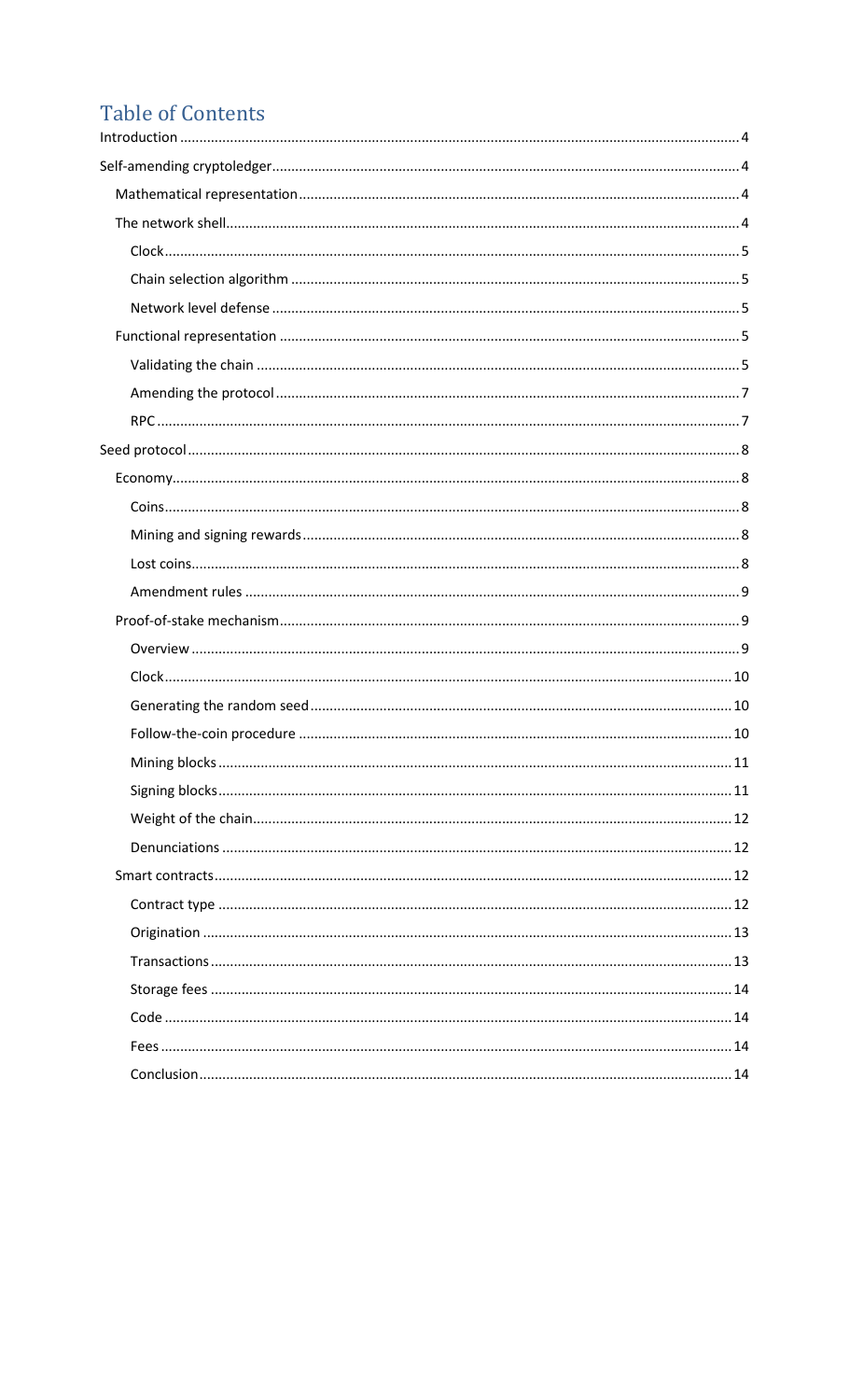### Abstract

Present-day blockchain architectures all suffer from a number of issues not least practical means of extensibility and scalability. We believe this stems from tying two very important parts of the consensus architecture, namely canonicality and validity, too closely together. This paper introduces an architecture, the heterogeneous multi-chain, which fundamentally sets the two apart.

In compartmentalizing these two parts, and by keeping the overall functionality provided to an absolute minimum

of security and transport, we introduce practical means of core extensibility in situ. Scalability is addressed through a divide-and-conquer approach to these two functions, scaling out of its bonded core through the incentivization of untrusted public nodes.

The heterogeneous nature of this architecture enables many highly divergent types of consensus systems interoperating in a trustless, fully decentralised "federation", allowing open and closed networks to have trust-free access to each other.

We put forward a means of providing backwards compatibility with one or more pre-existing networks such as Ethereum. We believe that such a system provides a useful base-level component in the overall search for a practically implementable system capable of achieving global-commerce levels of scalability and privacy.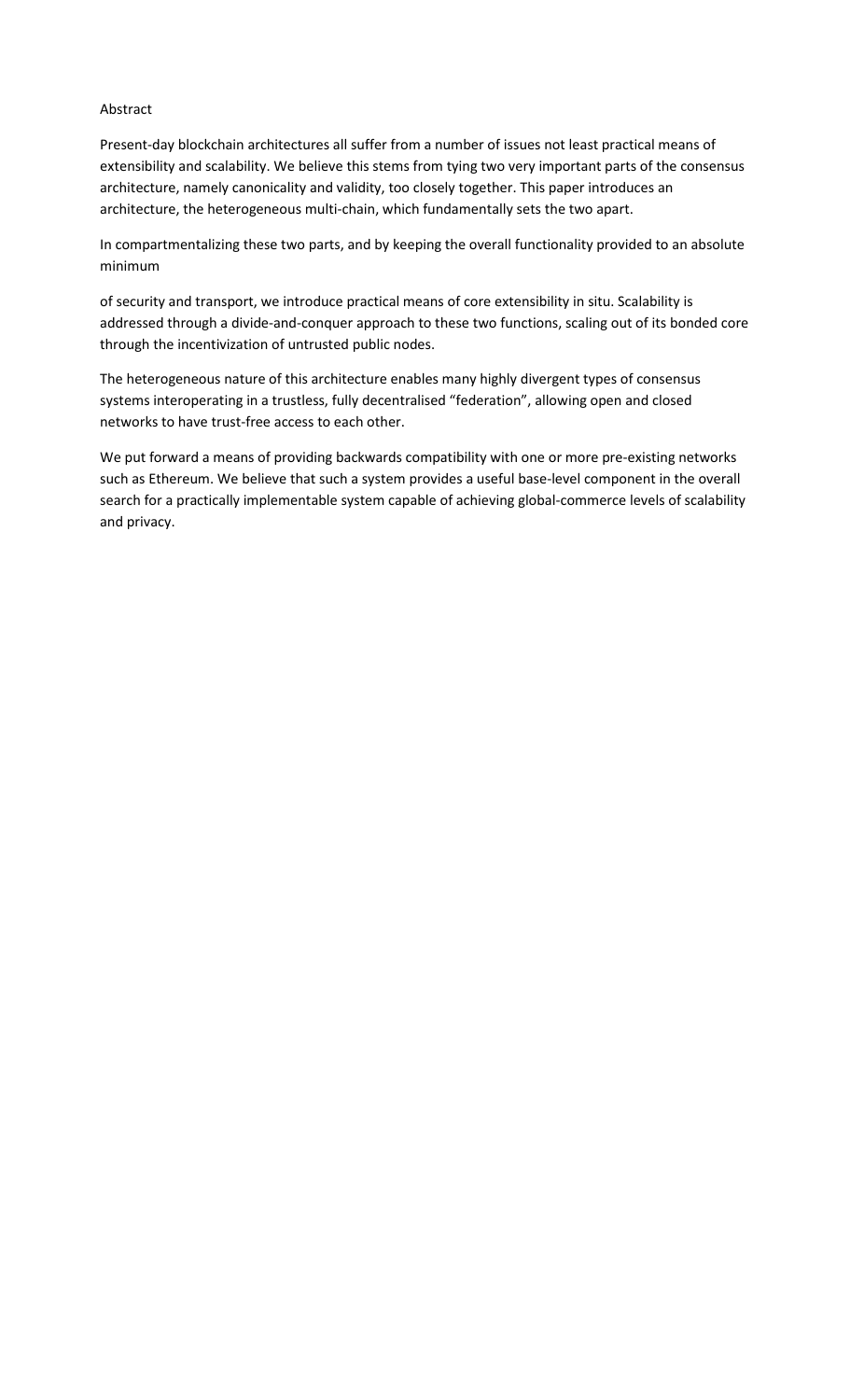### <span id="page-3-0"></span>Introduction

BlockAura is a vision focused blockchain community to create a secure and scalable blockchain for the future purpose and solve real life problems to be implement it seamlessly in all aspects of utility. Currently BlockAura is a token deployed by the development team on Binance Smart Chain Network. The vision for the blockchain development and community proposal is been drafted in the proposal below. In the first part of this paper, we will discuss the concept of abstract blockchains and the implementation of a self-amending crypto-ledger.

## <span id="page-3-1"></span>Self-amending cryptoledger

A blockchain protocol can be decomposed into three distinct protocols:

- The network protocol discovers blocks and broadcasts transactions.
- The transaction protocol specifies what makes a transaction valid.
- The consensus protocol forms consensus around a unique chain.

BlockAura implements a generic network shell. This shell is agnostic to the transaction protocol and to the consensus protocol. We refer to the transaction protocol and the consensus protocol together as a "blockchain protocol". We will first give a mathematical representation of a blockchain protocol and then describe some of the implementation choices in BlockAura.

### <span id="page-3-2"></span>Mathematical representation

A blockchain protocol is fundamentally a monadic implementation of concurrent mutations of a global state. This is achieved by defining "blocks" as operators acting on this global state. The free monoid of blocks acting on the genesis state forms a tree structure. A global, canonical, state is defined as the minimal leaf for a specified ordering.

This suggests the following abstract representation:

- Let (S, ≤) be a totally ordered, countable, set of possible states.
- Let ⊘ ∈/ S represent a special, invalid, state.
- Let B ⊂ S**<sup>s</sup>** ∪ {⊘} be the set of blocks. The set of valid blocks is B ∩ Ss .

The total order on S is extended so that ∀s  $\in$  S,  $\oslash$  < s. This order determines which leaf in the block tree is considered to be the canonical one. Blocks in B are seen as operators acting on the state. All in all, any blockchain protocol1 (be it Bitcoin, Litecoin, Peercoin, Ethereum, Cryptonote, etc) can be fully determined by the tuple:

$$
(S, \leq, \oslash, B \subset S SU\{\oslash\})
$$

The networking protocol is fundamentally identical for these blockchains. "Mining" algorithms are but an emergent property of the network, given the incentives for block creation. In Blockaura, we make a blockchain protocol introspective by letting blocks act on the protocol itself. We can then express the set of protocols recursively as:

P = { $(S, ≤, ∅, B ⊂ S (S × P) ∪ {@}}$ 

### <span id="page-3-3"></span>The network shell

This formal mathematical description doesn't tell us how to build the block tree. This is the role of the network shell, which acts as an interface between a gossip network and the protocol.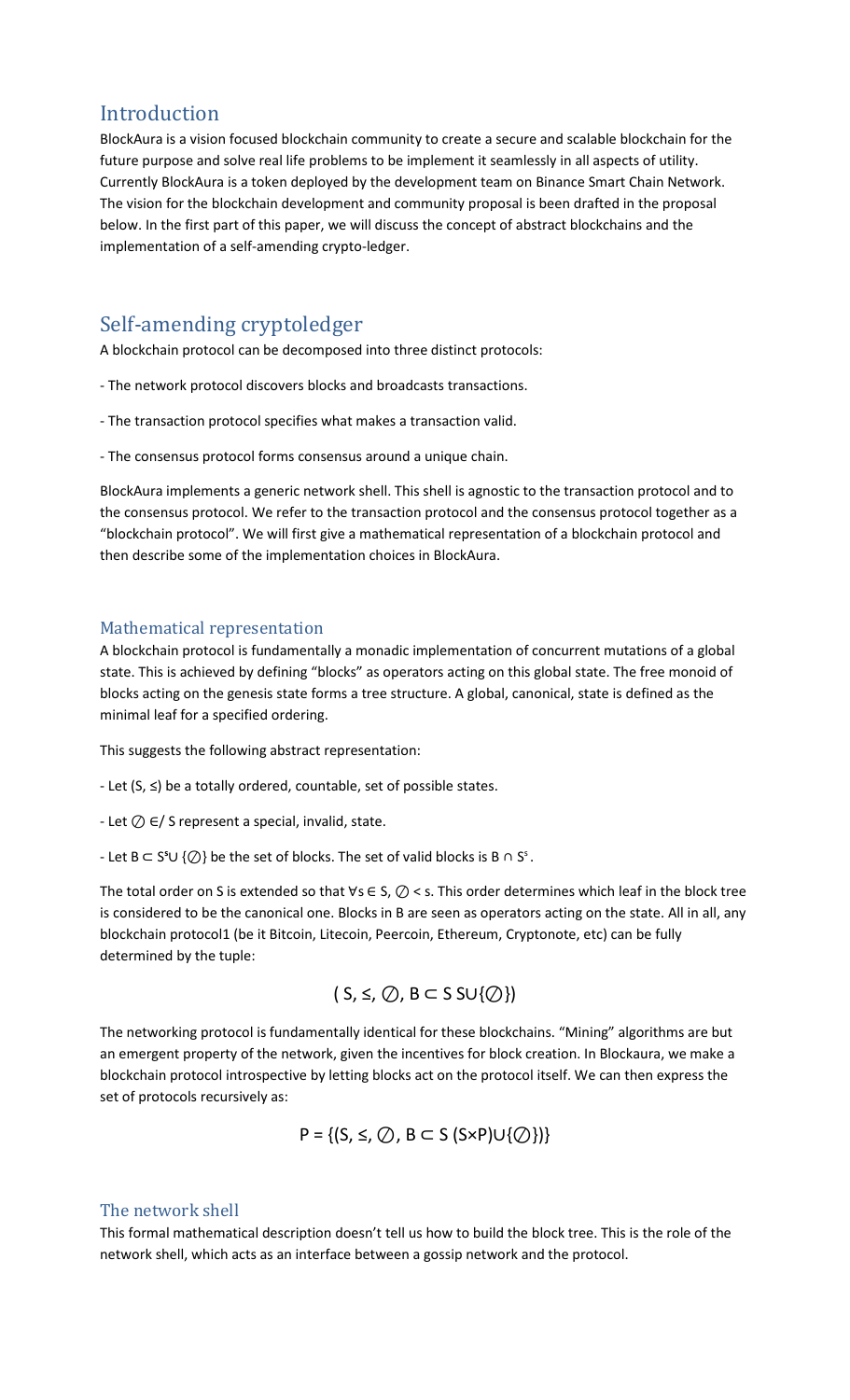The network shell works by maintaining the best chain known to the client. It is aware of three type of objects. The first two are transactions and blocks, which are only propagated through the network if deemed valid. The third are protocols, OCaml modules used to amend the existing protocol. They will be described in more details later on. For now we will focus on transaction and blocks.

The most arduous part of the network shell is to protect nodes against denial-of-service attacks.

### <span id="page-4-0"></span>Clock

Every block carries a timestamp visible to the network shell. Blocks that appear to come from the future are buffered if their timestamps are within a few minutes of the system time and rejected otherwise. The protocol design must tolerate reasonable clock drifts in the clients and must assume that timestamps can be falsified.

### <span id="page-4-1"></span>Chain selection algorithm

The shell maintains a single chain rather than a full tree of blocks. This chain is only overwritten if the client becomes aware of a strictly better chain. Maintaining a tree would be more parsimonious in terms of network communications but would be susceptible to denial-of-service attacks where an attacker produces a large number of low-scoring but valid forks. Yet, it remains possible for a node to lie about the score of a given chain, a lie that the client may only uncover after having processed a potentially large number of blocks. However, such a node can be subsequently ignored. Fortunately, a protocol can have the property that low scoring chains exhibit a low rate of block creation. Thus, the client would only consider a few blocks of a "weak" fork before concluding that the announced score was a lie.

#### <span id="page-4-2"></span>Network level defense

In addition, the shell is "defensive". It attempts to connect to many peers across various IP ranges. It detects disconnected peers and bans malicious nodes. To protect against certain denial of service attacks, the protocol provides the shell with context dependent bounds on the size of blocks and transactions.

### <span id="page-4-4"></span><span id="page-4-3"></span>Functional representation Validating the chain

We can efficiently capture almost all the genericity of our abstract blockchain structure with the following OCaml types. To begin with, a block header is defined as:

```
type raw_block_header = { 
   pred: Block_hash.t; 
   header: Bytes.t; 
   operations: Operation_hash.t list; 
   timestamp: float; 
}
```
We are purposefully not typing the header field more strongly so it can represent arbitrary content. However, we do type the fields necessary for the operation of the shell. These include the hash of the preceding block, a list of operation hashes and a timestamp. In practice, the operations included in a block are transmitted along with the blocks at the network level. Operations themselves are represented as arbitrary blobs.

*type raw\_operation = Bytes.t*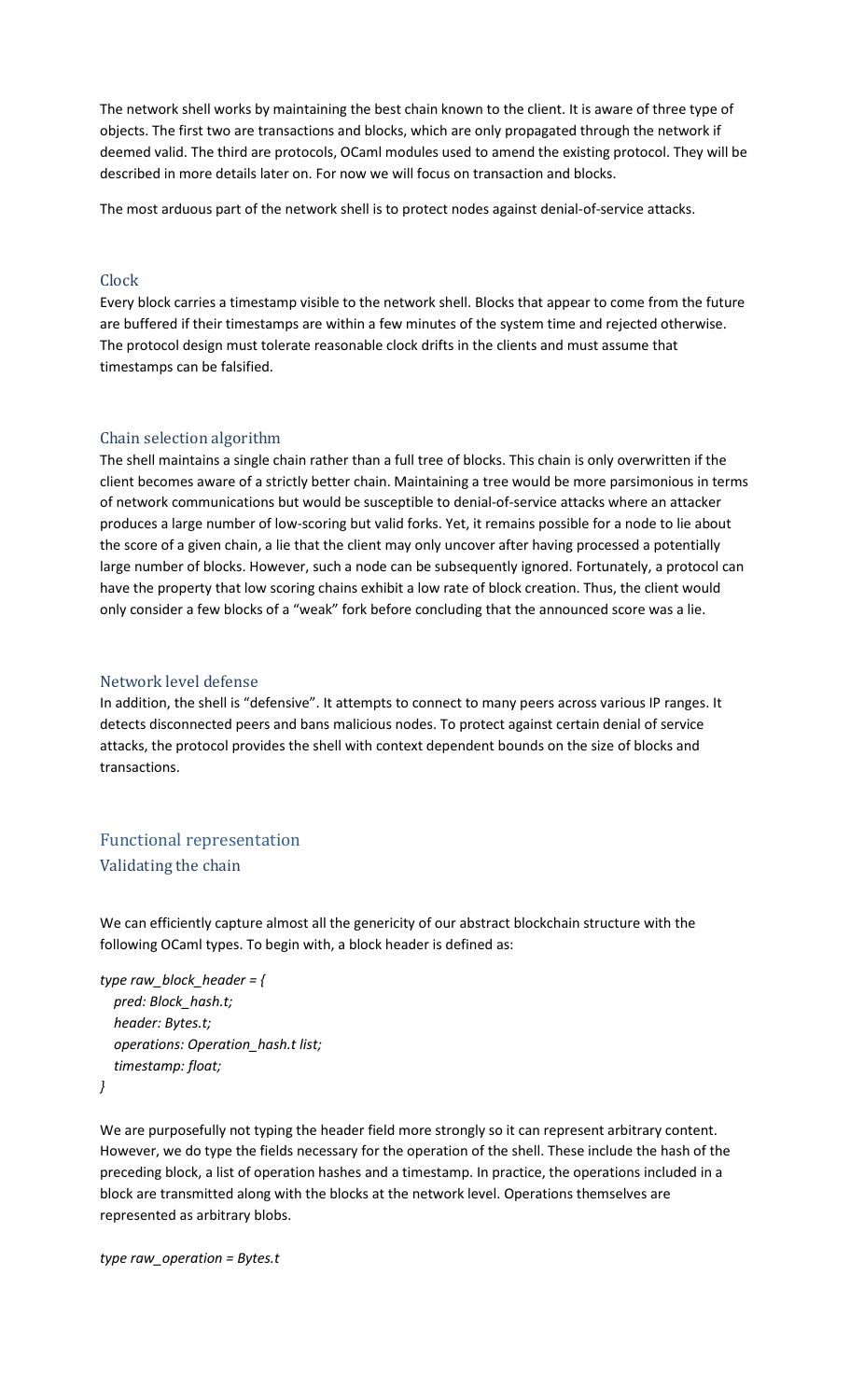The state is represented with the help of a Context module which encapsulates a disk-based immutable key-value store. The structure of a key-value store is versatile and allows us to efficiently represent a wide variety of states.

```
module Context = sig
   type t
   type key = string list
   val get: t -> key -> Bytes.t option Lwt.t
   val set: t -> key -> Bytes.t -> t Lwt.t
   val del: t -> key -> t Lwt.t
    (*...*)
End
```
To avoid blocking on disk operations, the functions use the asynchronous monad Lwt[4]. Note that the operations on the context are purely functional: get uses the option monad rather than throwing an exception while set and del both return a new Context. The Context module uses a combination of memory caching and disk storage to efficiently provide the appearance of an immutable store.

We can now define the module type of an arbitrary blockchain protocol:

```
type score = Bytes.t list
module type PROTOCOL = sig
   type operation
   val parse_block_header : raw_block_header -> block_header option
   val parse_operation : Bytes.t -> operation option
   val apply :
     Context.t ->
     block_header option ->
      (Operation_hash.t * operation) list ->
     Context.t option Lwt.t
```

```
 val score : Context.t -> score Lwt.t
    (*...*)
End
```
We no longer compare states directly as in the mathematical model, instead we project the Context onto a list of bytes using the score function. List of bytes are ordered first by length, then by lexicographic order. This is a fairly generic structure, similar to the one used in software versioning, which is quite versatile in representing various orderings.

Why not define a comparison function within the protocol modules? First off it would be hard to enforce the requirement that such a function represent a total order. The score projection always verifies this (ties can be broken based on the hash of the last block). Second, in principle we need the ability to compare states across distinct protocols. Specific protocol amendment rules are likely to make this extremely unlikely to ever happen, but the network shell does not know that.

The operations *parse\_block\_header* and *parse\_operation* are exposed to the shell and allow it to pass fully typed operations and blocks to the protocol but also to check whether these operations and blocks are well-formed, before deciding to relay operations or to add blocks to the local block tree database.

The apply function is the heart of the protocol: -

When it is passed a block header and the associated list of operations, it computes the changes made to the context and returns a modified copy. Internally, only the difference is stored, as in a versioning system, using the block's hash as a version handle.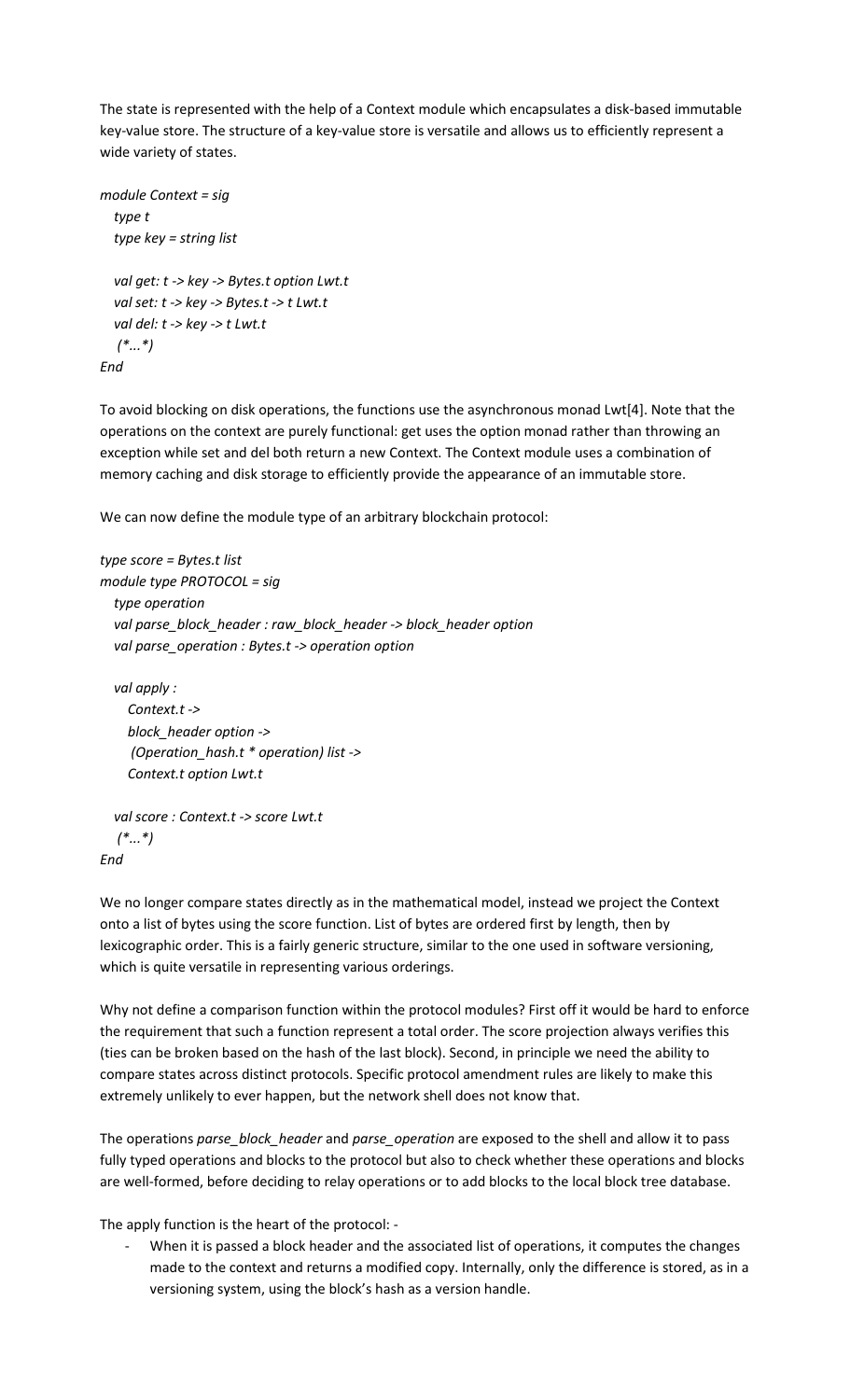When it is only passed a list of operations, it greedily attempts to apply as many operations as possible. This function is not necessary for the protocol itself but is of great use to miners attempting to form valid blocks.

### <span id="page-6-0"></span>Amending the protocol

BlockAura's most powerful feature is its ability to implement protocol capable of self-amendment. This is achieved by exposing two procedures functions to the protocol:

- set\_test\_protocol which replaces the protocol used in the testnet with a new protocol (typically one that has been adopted through a stakeholder voter).
- promote\_test\_protocol which replaces the current protocol with the protocol currently being tested

These functions transform a Context by changing the associated protocol. The new protocol takes effect when the following block is applied to the chain.

```
module Context = sig
type t
(*...*)
val set_test_protocol: t -> Protocol_hash.t Lwt.t
val promote_test_protocol: t -> Protocol_hash.t -> t Lwt.t
end
```
The *protocol\_hash* is the sha256 hash of a tarball of .ml and .mli files. These files are compiled on the fly. They have access to a small standard library but are sandboxed and may not make any system call.

These functions are called through the apply function of the protocol which returns the new Context.

Many conditions can trigger a change of protocol. In its simplest version, a stakeholder vote triggers a change of protocol. More complicated rules can be progressively voted in. For instance, if the stakeholder desire they may pass an amendment that will require further amendments to provide a computer checkable proof that the new amendment respects certain properties. This is effectively and algorithmic check of "constitutionality".

### <span id="page-6-1"></span>RPC

In order to make the GUI building job's easier, the protocol exposes a JSONRPC API. The API itself is described by a json schema indicating the types of the various procedures. Typically, functions such as get\_balance can be implemented in the RPC.

type service  $=$  { name : string list ; input : json\_schema option ; output : json\_schema option ; implementation : Context.t -> json -> json option Lwt.t }

The name is a list of string to allow namespaces in the procedures. Input and output are optionally described by a json schema.

Note that the call is made on a given context which is typically a recent ancestor of the highest scoring leaf. For instance, querying the context six blocks above the highest scoring leaf displays the state of the ledger with six confirmations.

The UI itself can be tailored to a specific version of the protocol, or generically derived from the JSON specification.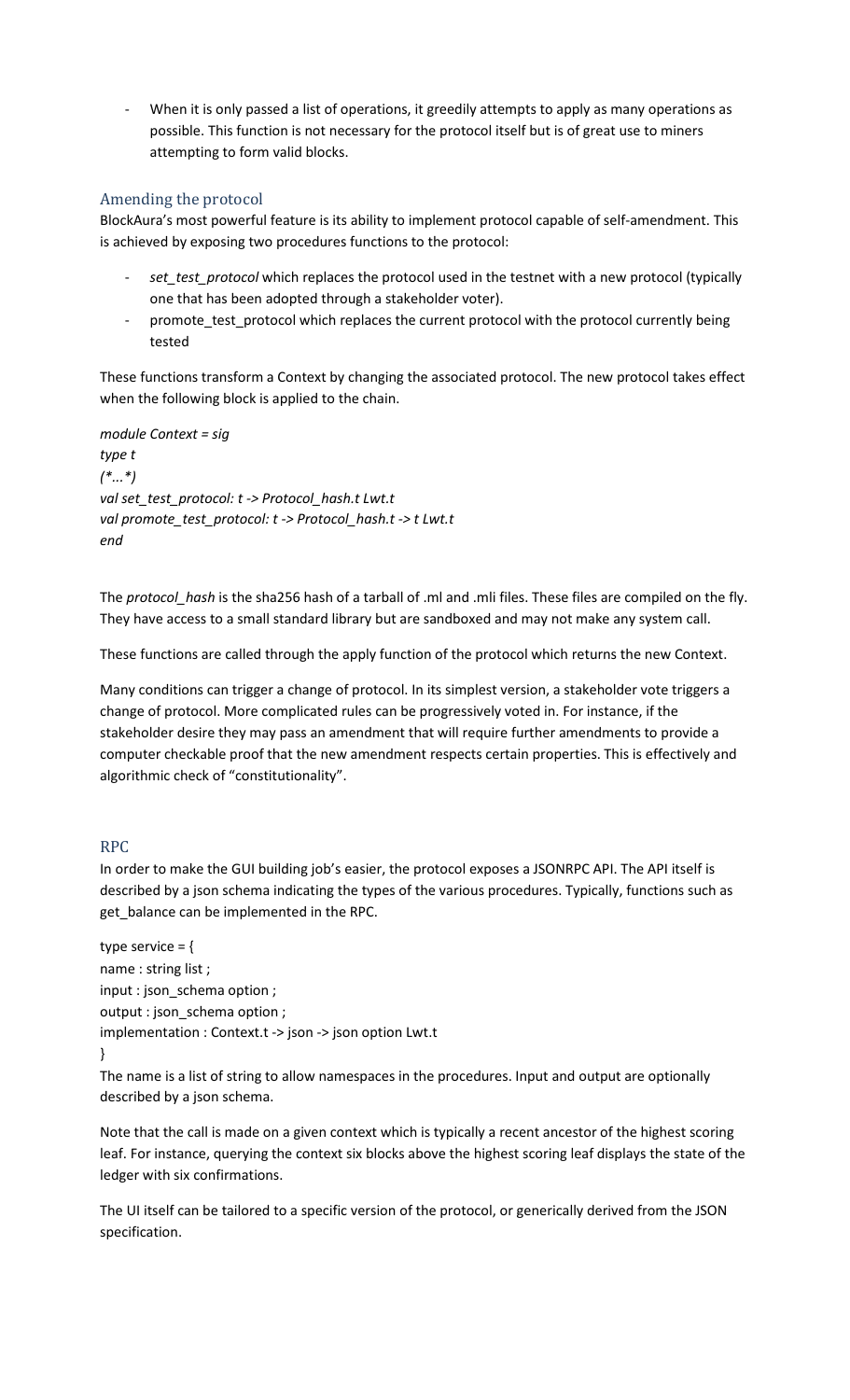### <span id="page-7-0"></span>Seed protocol

Much like blockchains start from a genesis hash, BlockAura starts with a seed protocol. This protocol can be amended to reflect virtually any blockchain based algorithm.

### <span id="page-7-1"></span>Economy

### <span id="page-7-2"></span>Coins

There are initially 2 000 000 (two million) token deployed using a utility Token smart contract on Binance Smart Chain. (the initial extent of the token supply will be the number of tokens minted and specifically "20 million", which was merely a placeholder. This change in size has no effect on the principal at hand), divisible up to eight decimal places. We suggest that a single coin be referred to as a "blockaura" and that the smallest unit simply as a "blocko".

The total supply of the coin on network will be 25 000 000 (twenty five million) in circulation on network at any point, wherein on mainnet the tokens initially minted will be premined with an additional of 500 000 (five hundred thousand) minted for the developer community and project maintenance.

### <span id="page-7-3"></span>Mining and signing rewards

Principle: We conjecture that the security of any decentralised currency requires to incentivize the participants with a pecuniary reward (we are in the process of finalizing the rewards schedule at the moment). As explained in the position paper, relying on transaction costs alone suffers from a tragedy of the commons. In BlockAura Blockchain, we rely on reward which will be major factor for new coins to be released on the network the reason for small rewards and mining is perhaps to use the loss aversion effect to the network's advantage.

Signing of contracts and other network upgrades proposal would also require to be a part of the network as a mining principle.

Specifics: In the seed protocol, mining a block offers a reward where ∆T is the time interval in minutes between the block being signed and its predecessor. There are up to 12 signatures per block. These numbers were based on a supply of 25 millions coins to be in circulation and we will tweak them accordingly. We may increase the number of signatures per block as well as we've found in simulations it can strongly increase the difficulty of forks.

Thus, assuming a mining rate of one block per minute subject to change based on the adjustment of the parameters above. The reward schedule implies at most a 5.4% nominal inflation rate (the total block rewards will still start at about 5% per year, but we may add an asymptotic cap to the total number of tokens. We think it's irrelevant when the governance model is aligned with the coin holder's interest, but it is important to some people so we're reluctantly considering it). Nominal inflation is neutral, it neither enrishes nor impoverishes anyone. Note that the period of a year is determined from the block's timestamps, not from the number of blocks. This is to remove uncertainty as to the length of the commitment made by miners.

However, as Blockaura mature, this return could be gradually lowered to the prevailing interest rate. A nominal rate of inflation below 1% could safely be achieved, though it's not clear there would be any point in doing so.

#### <span id="page-7-4"></span>Lost coins

In order to reduce uncertainty regarding the monetary mass, addresses showing no activity for over a year (as determined by timestamps) are destroyed along with the coins they contain (inactive addresses will no longer lose their funds after one year as initially proposed in the white paper, they will only lose their staking rights until they become active again. What it means is that if an address is inactive, it will not be selected to create blocks (which would slow down the consensus algorithm), and it will not be allowed to vote until it is reactivated (to avoid uncertainty about participation rate).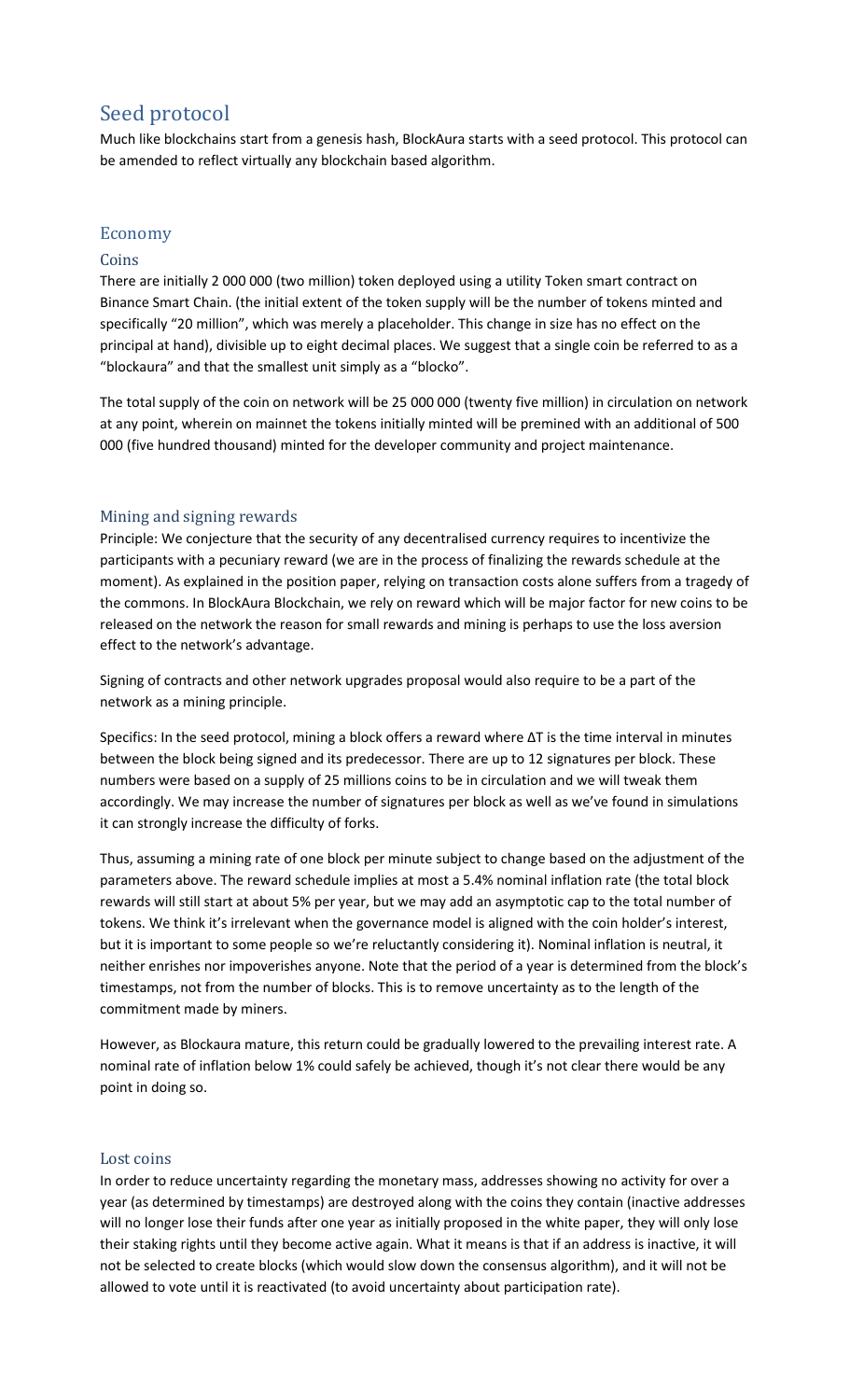### <span id="page-8-0"></span>Amendment rules

Amendments are adopted over election cycles lasting  $N = 217 = 131072$  blocks each. Given the a one minute block interval, this is about three calendar months. The election cycle is itself divided in four quarters of 2 15 = 32 768 blocks. This cycle is relatively short to encourage early improvements, but it is expected that further amendments will increase the length of the cycle (protocol upgrade votes will be much more frequent in the first year in order to allow for rapid iteration. As a security measure, the BlockAura foundation will have a veto power expiring after twelve months, until we rule out any kinks in the voting procedure). Adoption requires a certain quorum to be met. This quorum starts at  $Q = 80\%$  but dynamically adapts to reflect the average participation. This is necessary if only to deal with lost coins.

First quarter: Protocol amendments are suggested by submitting the hash of a tarball of .ml and .mli files representing a new protocol. Stakeholders may approve of any number of these protocols. This is known as "approval voting", a particularly robust voting procedure.

Second quarter: The amendment receiving the most approval in the first quarter is now subject to a vote. Stakeholders may cast a vote for, against or can choose to explicitely abstain. Abstentions count towards the quorum.

Third quarter: If the quorum is met (including explicit abstentions), and the amendment received 80% of yays, the amendment is approved and replaces the test protocol. Otherwise, it is rejected. Assuming the quorum reached was q, the minimum quorum Q is updated as such:

### $Q \leftarrow 0.8Q + 0.2q$ .

The goal of this update is to avoid lost coins causing the voting procedure to become stuck over time. The minimum quorum is an exponential moving average of the quorum reached over each previous election.

Fourth quarter Assuming the amendment was approved, it will have been running in the testnet since the beginning of the third quarter. The stakeholders vote a second time to confirm they wish to promote the test protocol to the main protocol. This also requires the quorum to be met and an 80% supermajority.

We deliberately chose a conservative approach to amendments. However, stakeholders are free to adopt amendments loosening or tightening this policy should they deem it beneficial

### <span id="page-8-1"></span>Proof-of-stake mechanism

### <span id="page-8-2"></span>**Overview**

Our proof-of-stake mechanism is a mix of several ideas, including Slasher[1], chain-of-activity[2], and proof-of-burn. The following is a brief overview of the algorithm, the components of which are explained in more details below.

Each block is mined by a random stakeholder (the miner) and includes multiple signatures of the previous block provided by random stakeholders (the signers). Mining and signing both offer a small reward but also require making a one year (unbonding will happen after one cycle, and not one year as initially suggested. Prolonging the period longer than a cycle did not really improve security at the cost of immobilizing a lot of capital) safety deposit to be forfeited in the event of a double mining or double signing.

The protocol unfolds in cycles of 2048 blocks. At the beginning of each cycle, a random seed is derived from numbers that block miners chose and committed to in the penultimate cycle, and revealed in the last. Using this random seed, a follow the coin strategy is used to allocate migning rights and signing rights to a specific addresses for the next cycle. See figure 1.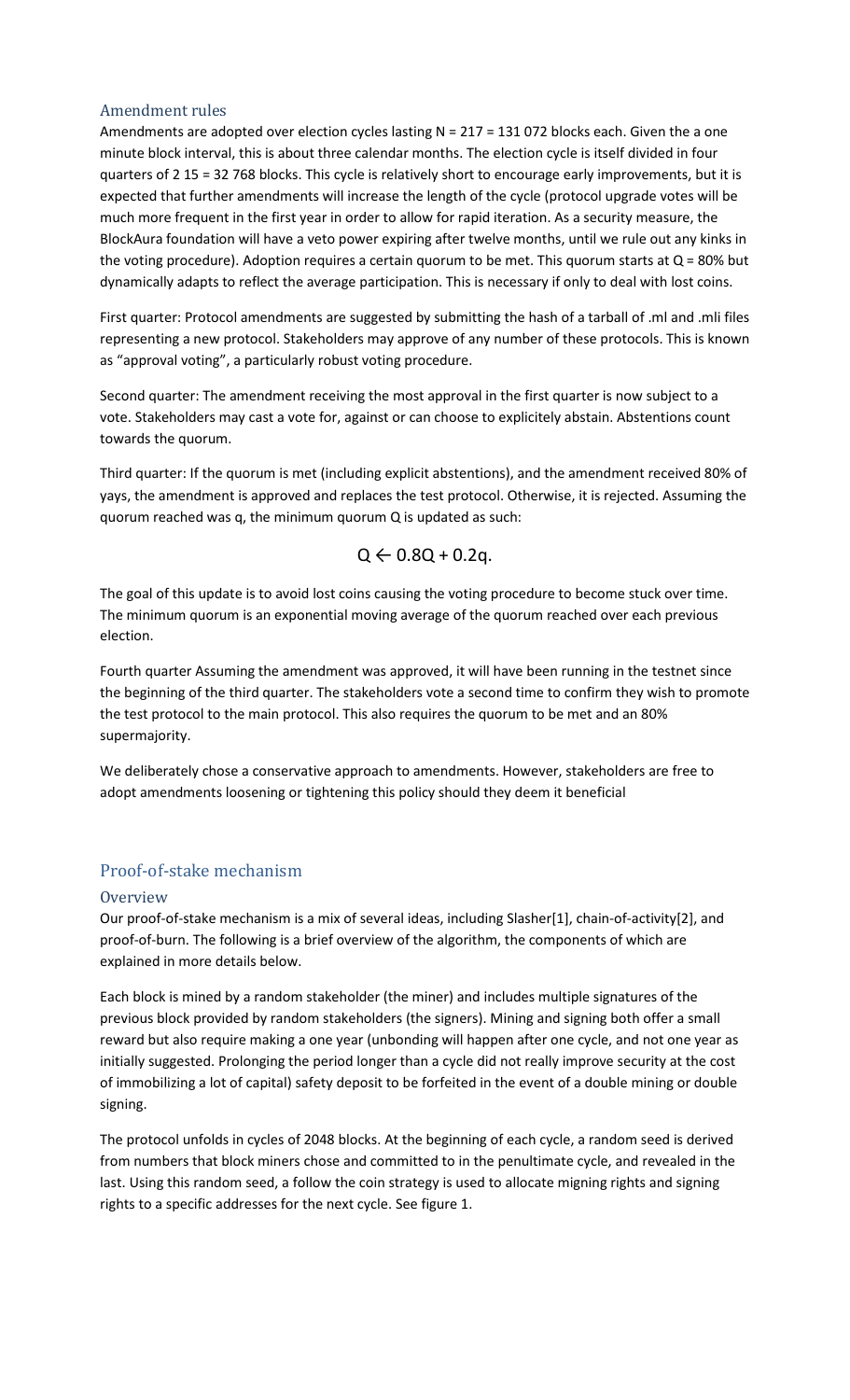### <span id="page-9-0"></span>Clock

The protocol imposes minimum delays between blocks. In principle, each block can be mined by any stakeholder. However, for a given block, each stakeholder is subject to a random minimum delay. The stakeholder receiving the highest priority may mine the block one minute after the previous block. The stakeholder receiving the second highest priority may mine the block two minutes after the previous block, the third, three minutes, and so on.

This guarantees that a fork where only a small fraction of stakeholder contribute will exhibit a low rate of block creation. If this weren't the case, a CPU denial of service attacks would be possible by tricking nodes into verifying a very long chain claimed to have a very high score.

### <span id="page-9-1"></span>Generating the random seed

Every block mined carries a hash commitment to a random number chosen by the miner. These numbers must be revealed in the next cycle under penalty of forfeiting the safety bond. This harsh penalty is meant to prevent selective whitholding of the numbers which could be sued to attack the entropy of the seed.

Malicious miners in the next cycle could attempt to censor such reveals, however since multiple numbers may be revealed in a single block, they are very unlikely to succeed.

All the revealed numbers in a cycle are combined in a hash list and the seed is derived from the root using the *scrypt* key derivation function. The key derivation should be tuned so that deriving the seed takes on the order of a fraction of a percent of the average validation time for a block on a typical desktop PC.

#### <span id="page-9-2"></span>Follow-the-coin procedure

In order to randomly select a stakeholder, we use a follow the coin procedure.

Principle: The idea is known in bitcoin as follow-the-satoshi. The procedures works "as-if" every satoshi ever minted had a unique serial number. Satoshis are implicitly ordered by creation time, a random satoshi is drawn and tracked through the blockchain. Of course, individual cents are not tracked directly. Instead, rules are applied to describe what happens when inputs are combined and spent over multiple output.

In the end, the algorithm keeps track of a set of intervals associated with each key. Each intervals represents a "range" of satoshis. Unfortunately, over time, the database becomes more and more fragmented, increasing bloat on the client side.

Coin Rolls: We optimize the previous algorithm by constructing large "coin rolls" made up of 10 000 blockaura. There are thus about one thousand rolls in existence. A database maps every roll to its current owner.

Each address holds a certain set of specific rolls as well as some loose change. When we desire to spend a fraction of a full roll, the roll is broken and its serial number is sent in a LIFO queue of rolls, a sort of "limbo". Every transaction is processed in a way that minimizes the number of broken rolls. Whenever an address holds enough coins to form a roll, a serial number is pulled from the queue and the roll is formed again.

The LIFO priority ensures that an attacker working on a secret fork cannot change the coins he holds by shuffling change between accounts.

A slight drawback of this approach is that stake is rounded down to the nearest integer number of rolls. However, this provides a massive improvement in efficiency over the follow-the-satoshi approach.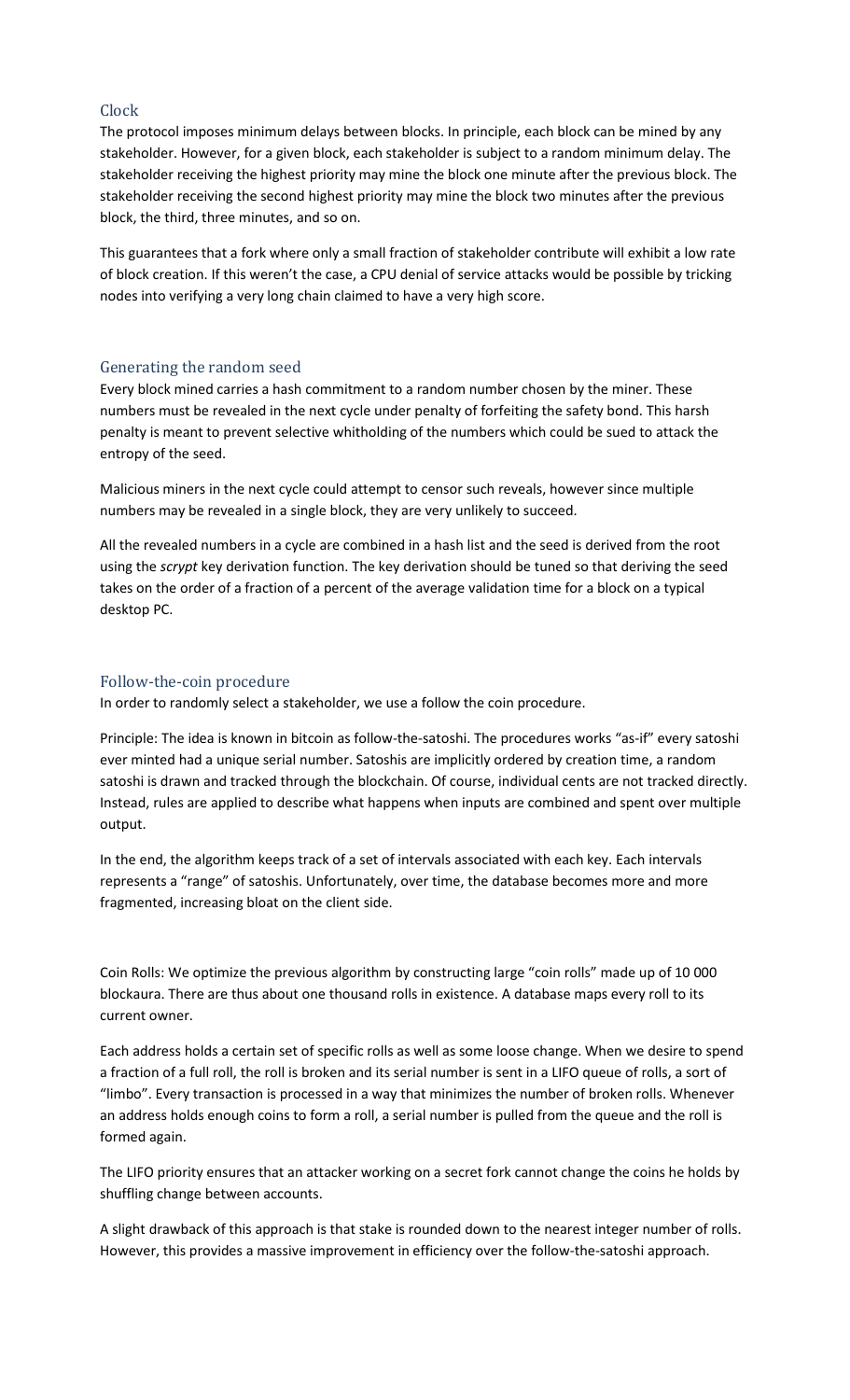While the rolls are numbered, this approach does not preclude the use of fungibility preserving protocols like Zerocash. Such protocols can use the same "limbo" queue technique.

Motivation: This procedure is functionally different from merely drawing a random address weighted by balance.

Indeed, in a secretive fork, a miner could attempt to control the generation of the random seed and to assign itself signing and minting rights by creating the appropriate addresses ahead of time.

This is much harder to achieve if rolls are randomly selected, as the secretive fork cannot fake ownership of certain rolls and must thus try to preimage the hash function applied to the seed to assign itself signing and minting rights.

Indeed, in a cycle of length N = 2048, someone holding a fraction f of the rolls will receive on average fN mining rights, and the effective fraction received, f0 will have a standard deviation of

$$
\sqrt{\frac{1}{N}}\sqrt{\frac{1-F}{f}}
$$

If an attacker can perform a brute-force search through W different seeds, then his expected advantage is at most3

$$
\left(\sqrt{\frac{2\log(w)}{N}}\sqrt{\frac{1-f}{f}}\right)fN
$$

blocks. For instance, an attacker controlling f = 10% of the rolls should expect to mine about 205 blocks per cycle. In a secret fork where he attempts to control the seed, assuming he computed over a trillion hashes, he could assign itself about 302 blocks, or about 14.7% of the blocks. Note that:

- The hash from which the seed is derived is an expensive key derivation function, rendering brute-force search impractical.
- To make linear gains in blocks mined, the attacked needs to expend a quadratically exponential effort.

### <span id="page-10-0"></span>Mining blocks

The random seed is used to repeatedly select a roll. The first roll selected allows its stakeholder to mine a block after one minute, the second one after two minutes — and so on.

When a stakeholder observes the seed and realizes he can mint a high priority block in the next cycle, he can make a security deposit.

To avoid a potentially problematic situation were no stakeholder made a safety deposit to mine a particular block, after a 16 minutes delay, the block may be mined without a deposit.

#### <span id="page-10-1"></span>Signing blocks

As it is, we almost have a working proof of stake system. We could define a chain's weight to be the number of blocks. However, this would open the door to a form of selfish mining.

We thus introduce a signing scheme. While a block is being minted, the random seed is used to randomly assign 16 signing rights to 16 rolls.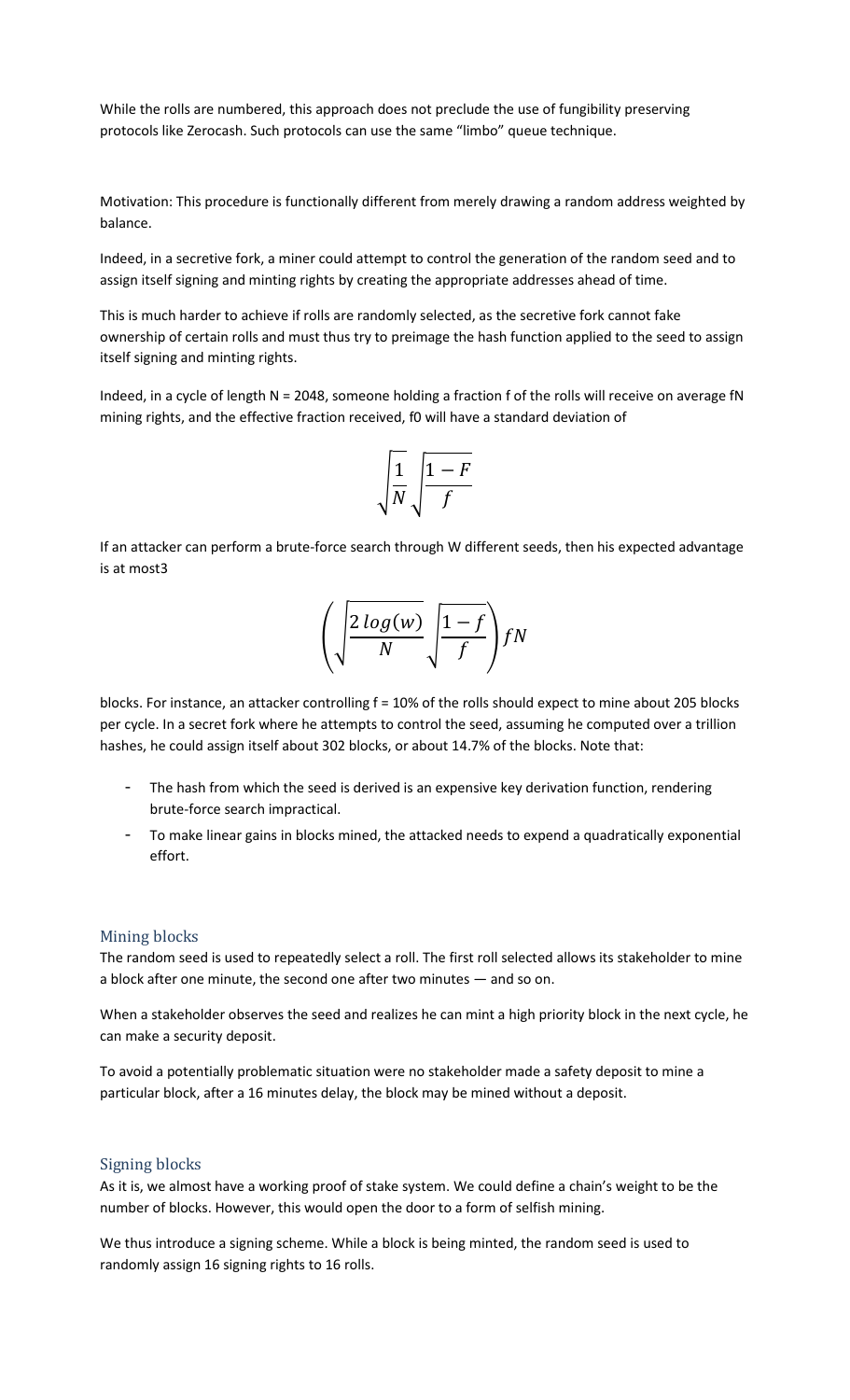The stakeholders who received signing rights observe the blocks being minted and then submit signatures of that blocks. Those signatures are then included in the next block, by miners attempting to secure their parent's inclusion in the blockchain.

The signing reward received by signers is inversely proportional to the time interval between the block and its predecessor.

Signer thus have a strong incentive to sign what they genuinely believe to be the best block produced at one point. They also have a strong incentive to agree on which block they will sign as signing rewards are only paid if the block ends up included in the blockchain.

If the highest priority block isn't mined (perhaps because the miner isn't on line), there could be an incentive for signers to wait for a while, just in case the miner is late. However, other signers may then decide to sign the best priority block, and a new block could include those signatures, leaving out the holdouts. Thus, miners are unlikely to follow this strategy.

Conversely, we could imagine an equilibrium where signers panic and start signing the first block they see, for fear that other signers will do so and that a new block will be built immediately. This is however a very contrived situation which benefits no one.

There is no incentive for signers to think this equilibrium is likely, let alone to modify the code of their program to act this way. A malicious stakeholder attempting to disrupt the operations would only hurt itself by attempting to follow this strategy, as others would be unlikely to follow suit.

<span id="page-11-0"></span>Weight of the chain The weight is the number of signatures.

#### <span id="page-11-1"></span>Denunciations

In order to avoid the double minting of a block or the double signing of a block, a miner may include in his block a denunciation.

This denunciation takes the form of two signatures. Each minting signature or block signature signs the height of the block, making the proof of malfeasance quite concise.

While we could allow anyone to denounce malfeasance, there is really no point to allow anyone else beyond the block miner. Indeed, a miner can simply copy any proof of malfeasance and pass it off as its own discovery.4

Once a party has been found guilty of double minting or double signing, the safety bond is forfeited.

### <span id="page-11-2"></span>Smart contracts

#### <span id="page-11-3"></span>Contract type

In lieu of unspent outputs, BlockAura uses stateful accounts. When those accounts specify executable code, they are known more generally as contracts. Since an account is a type of contract (one with no executable code), we refer to both as "contracts" in full generality.

Each contract has a "manager", which in the case of an account is simply the owner. If the contract is flagged as spendable, the manager may spend the funds associated with the contract. In addition, each contract may specify the hash of a public key used to sign or mine blocks in the proof-of-stake protocol.

The private key may or may not be controlled by the manager.

Formally, a contract is represented as:

type contract =  $\{$ counter: int; (\* counter to prevent repeat attacks \*)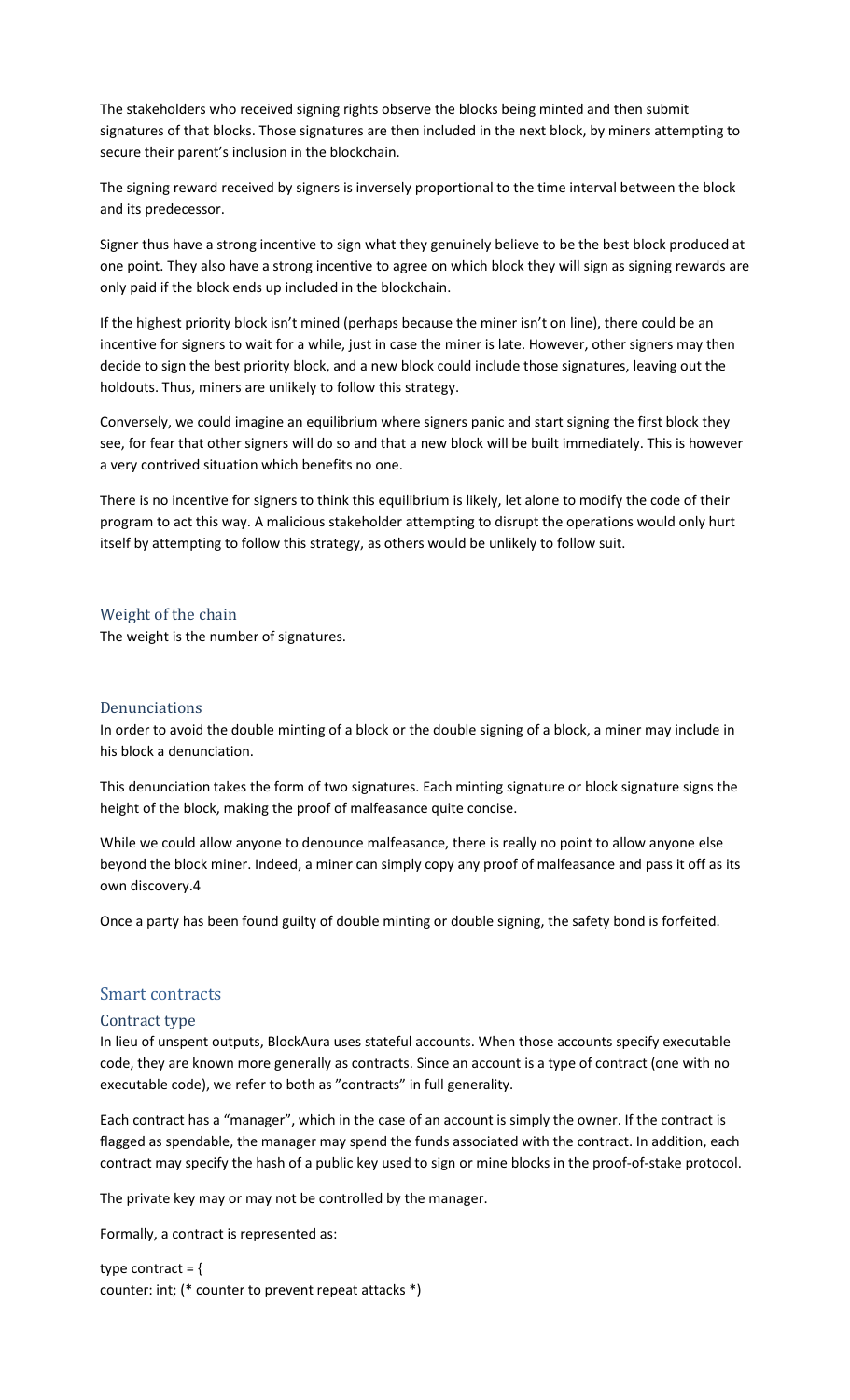```
manager: id; (* hash of the contract 's manager public key *)
balance: Int64.t; (* balance held *)
signer: id option; (* id of the signer *)
code: opcode list; (* contract code as a list of opcodes *)
storage: data list; (* storage of the contract *)
spendable: bool; (* may the money be spent by the manager? *)
delegatable: bool; (* may the manager change the signing key? *)
}
```
The handle of a contract is the hash of its initial content. Attempting to create a contract whose hash would collide with an existing contract is an invalid operation and cannot be included in a valid block.

Note that data is represented as the union type.

type data = | STRING of string | INT of int

where INT is a signed 64-bit integer and string is an array of up to 1024 bytes. The storage capacity is limited to 16 384 bytes, counting the integers as eight bytes and the strings as their length.

### <span id="page-12-0"></span>**Origination**

The origination operation may be used to create a new contract, it specifies the code of the contract and the initial content of the contract's storage. If the handle is already the handle of an existing contract, the origination is rejected (there is no reason for this to ever happen, unless by mistake or malice).

A contract needs a minimum balance of 1 to remain active. If the balance falls below this number, the contract is destroyed.

### <span id="page-12-1"></span>**Transactions**

A transaction is a message sent from one contract to another contract, this messages is represented as:

```
type transaction = {
   amount: amount; (* amount being sent *)
   parameters: data list; (* parameters passed to the script *)
    (* counter (invoice id) to avoid repeat attacks *)
   counter: int;
   destination: contract hash;
}
```
Such a transaction can be sent from a contract if signed using the manager's key or can be sent programmatically by code executing in the contract. When the transaction is received, the amount is added to the destination contract's balance and the destination contract's code is executed. This code can make use of the parameters passed to it, it can read and write the contract's storage, change the signature key and post transactions to other contracts.

The role of the counter is to prevent replay attacks. A transaction is only valid if the contract's counter is equal to the transaction's counter. Once a transaction is applied, the counter increases by one, preventing the transaction from being reused.

The transaction also includes the block hash of a recent block that the client considers valid. If an attacker ever succeeds in forcing a long reorganization with a fork, he will be unable to include such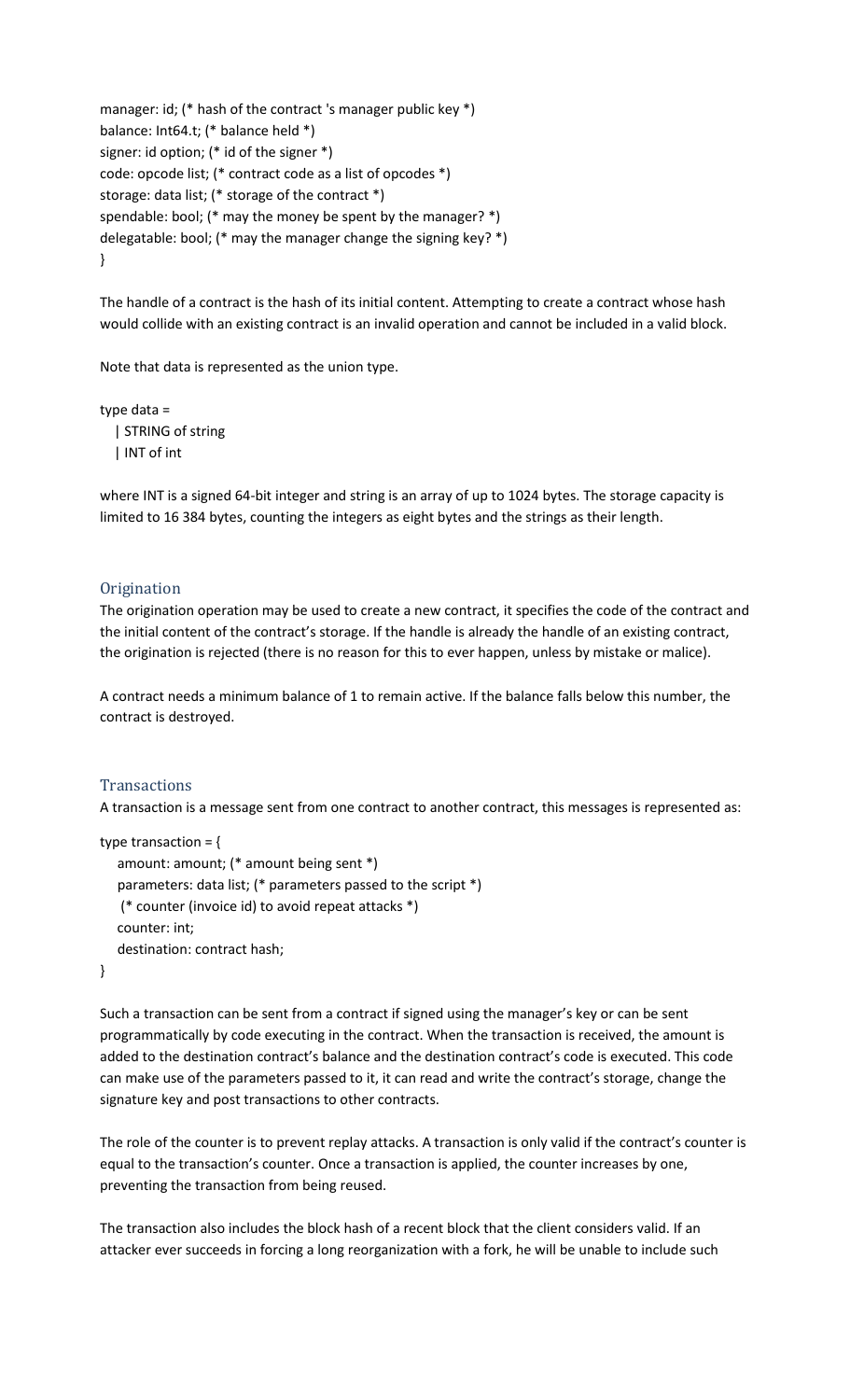transactions, making the fork obviously fake. This is a last line of defense, TAPOS is a great system to prevent long reorganizations but not a very good system to prevent short term double spending.

The pair (account\_handle, counter) is roughly the equivalent of an unspent output in Bitcoin.

### <span id="page-13-0"></span>Storage fees

Since storage imposes a cost on the network, a minimum fee of  $t<sub>3</sub>$  1 is assessed for each byte increase in the storage. For instance, if after the execution of a transaction, an integer has been added to the storage and ten characters have been appended to an existing string in the storage, then t3 18 will be withdrawn from the contract's balance and destroyed.

### <span id="page-13-1"></span>Code

The language is stack based, with high level data types and primitives and strict static type checking. Its design is insipired by Forth, Scheme, ML and Cat. A full specification of the instruction set is available in[5]. This specification gives the complete instruction set, type system and semantics of the language. It is meant as a precise reference manual, not an easy introduction.

#### <span id="page-13-2"></span>Fees

So far, this system is similar to the way Ethereum handles transaction. However, we differ in the way we handle fees. Ethereum allows arbitrarily long programs to execute by requiring a fee that increases linearly with the program's executing time. Unfortunately, while this does provide an incentive for one miner to verify the transaction, it does not provide such an incentive to other miners, who must also verify this transaction. In practice, most of the interesting programs that can be used for smart contracts are very short. Thus, we simplify the construction by imposing a hard cap on the number of steps we allow the programs to run for.

If the hard cap proves too tight for some programs, they can break the execution in multiple steps and use multiple transactions to execute fully. Since Blockaura is amendable, this cap can be changed in the future, or advanced primitives can be introduced as new opcodes.

If the account permits, the signature key may be changed by issuing a signed message requesting the change.

### <span id="page-13-3"></span>Conclusion

We feel we've built an appealing seed protocol. However, Blockaura's true potential lies in putting the stakeholders in charge of deciding on a protocol that they feel best serves them.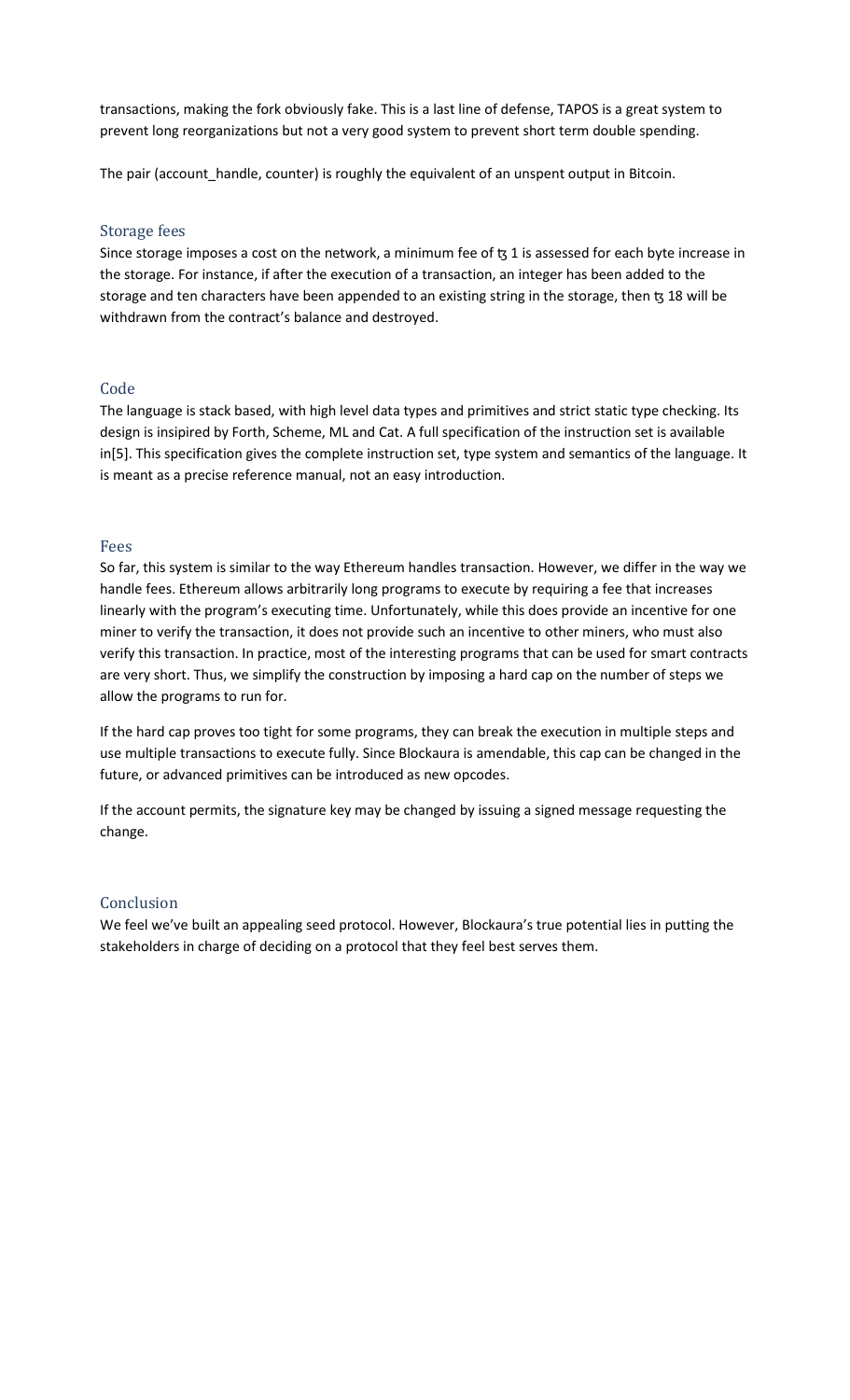<sup>1</sup>GHOST is an approach which orders the leafs based on properties of the tree. Such an approach is problematic for both theoretical and practical reasons. It is almost always better to emulate it by inserting proofs of mining in the main chain.

<sup>2</sup>In contrast, Bitcoin's mining inflation impoverishes Bitcoin holders as a whole, and central banking enrishes the financial sector at the expense of savers.

<sup>3</sup>this is a standard bound on the expectation of the maximum of W normally distributed variable

<sup>4</sup>A zero-knowledge proof would allow anyone to benefit from denouncing malfeasances, but it's not particularly clear this carries much benefit.